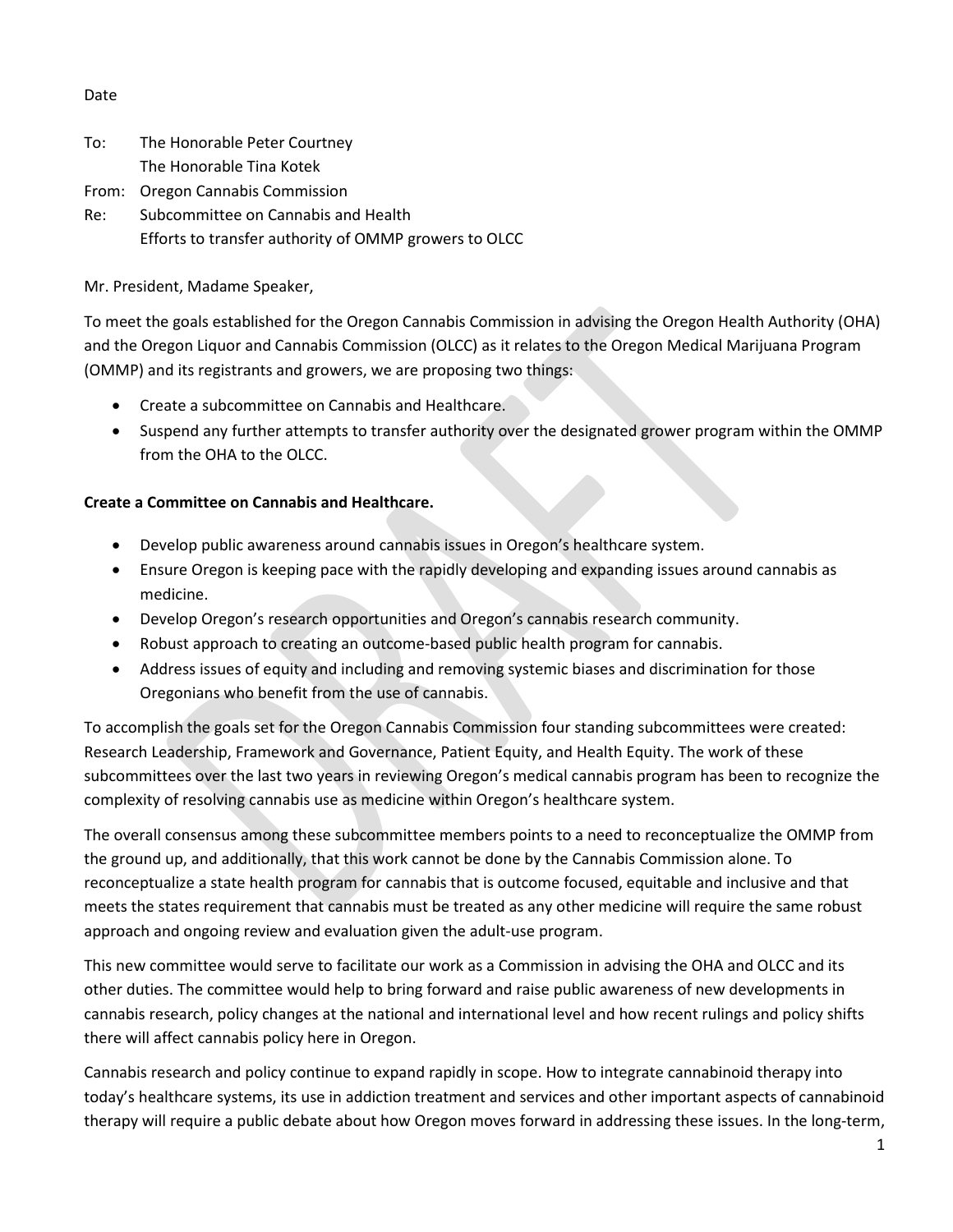the committee should facilitate the development of a cannabis use program that is patient-centric, outcome driven and protective of a cannabis patient's right to be treated as any other Oregonian using any other treatment option.

A committee on Cannabis and Healthcare will allow these issues to be addressed independently and outside the issues facing the adult-use program. Issues of dosing, use of cannabis in licensed healthcare facilities, areas of research to be considered for Oregon's cannabis research community, and bringing these issues into the public awareness all need to be done in an atmosphere where they are not confused or take a back seat to the adult-use conversations. Creating this committee would make this possible.

Changes on the national and international level relating to cannabis are already beginning to have an effect on Oregon's medical cannabis policy. The United Nations and World Health Organization's recent changes to scheduling of cannabis for research and medical use will reshape cannabis research. Research restrictions are already beginning to ease and recent cannabis-friendly rulings and federal policy decisions are moving this research forward. Oregon should be preparing for these changes with the same approach they are taking to prepare for the eventual interstate commerce of retail cannabis. This committee will ensure that readiness for cannabis as medicine moves forward.

Lastly, a committee with this focus would bring other issues to the forefront for other committees to address such as cannabis use in housing, employment and drug testing, pain management contracts and many other issues still facing those using cannabis as a daily part of their healthcare plan.

## **Suspending efforts to bring OMMP growers with three or more patients under the authority of the OLCC.**

To ensure the Cannabis Commission can meet our goal of providing long term access to cannabis for those who benefit from its use, *we cannot ignore the important part the designated grower program within the OMMP plays in this effort*. The ongoing efforts to transfer authority over this program from the OHA to the OLCC complicates this goal.

- Legislation for this concept has failed in three attempts
- Falls short of resolving important issues of growing for patients and caregivers
- Does not bring growers fully into the OLCC
- Transfers authority for fines and sanctions
- Removes OHA protection
- Creates trauma for patients and caregivers
- Impact of previous consolidation for tracking
- Predictable results

The effort to bring OMMP growers with 3+ patients under the authority of the OLCC has proved unsuccessful in three attempts. The legislation introduced during the last two sessions does not actually bring these growers fully into the OLCC and it falls short in answering many questions presented by this effort. Jurisdictional issues, water and land-use issues, which OHA/OMMP rules, if any, would remain in effect during and after the transition and the timeline if those rules sunset are important questions that have not been resolved.

The essence of this concept is to transfer authority over these growers from the OHA to the OLCC. This will allow the OLCC to fine and/or sanction these growers directly without having to report violations to the OHA for enforcement action as they are currently required to do under OAR 845-025-2150(2).\* This rule provides a certain